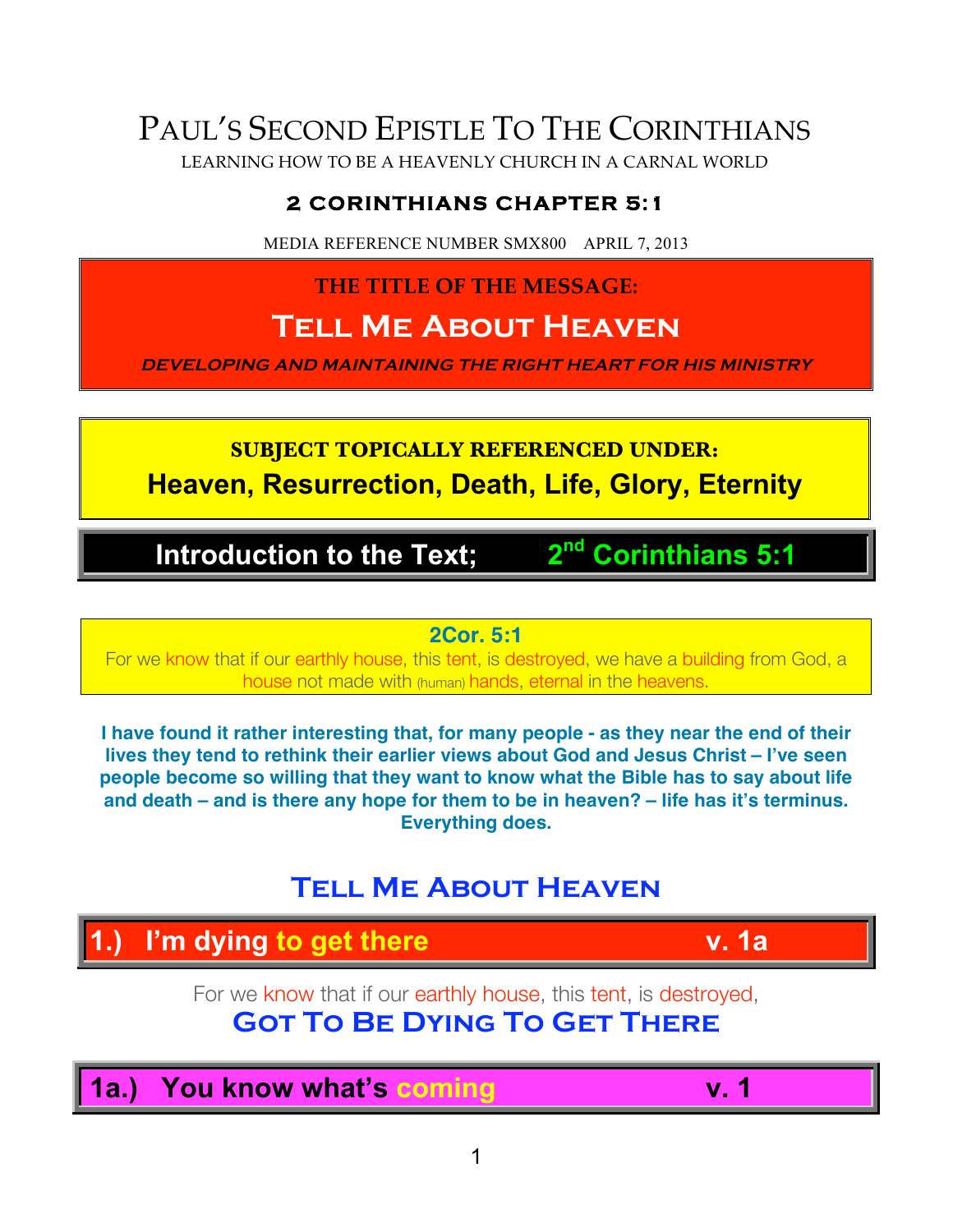For we know…

Know **Eiδω** eido, i -do; of a certainty. To hold to, as it being in the past tense. To be fully confident of. No doubt.

**You know inside of you that something is coming.** 

#### **How can we become as confident as the apostle Paul**

(don't judge yourself in light of paul – judge yourself in light of what God has called you to do.)

the more we see God move in our lives (outside of our abilities) the greater our confidence will be.

*Sadly, many Christians today have been kept,* bound up in their old grave clothes like Lazarus. Jesus has called them by name and they have new life – but they are held back by fear or little sins. PAUL HERE DECLARES SOMETHING THAT IS A REALITY. His unwavering confidence in the fact that He possessed Salvation.

You're to be Certain of your salvation today – not later, but everyday.

#### **1John 5:13**

These things I have written to you who believe in the name of the Son of God, that you may know that you have eternal life, and that you may *continue to* believe in the name of the Son of God.

#### **Rom.8:38-39**

For I am persuaded *(to have been convinced. won over)* that neither death nor life, nor angels nor principalities nor powers, nor things present nor things to come, **39** nor height nor depth, nor any other created thing, shall be able to separate us from the love of God which is in Christ Jesus our Lord.

## **Got To Be Dying To Get There**

# **1b.) You know what's trending v. 1**

that **if** our earthly house, this tent, is destroyed,

For we know that **if** our earthly house,

You cannot study God's Word close enough. Here is a small little word with a huge possibility. *Can you find it in this verse?*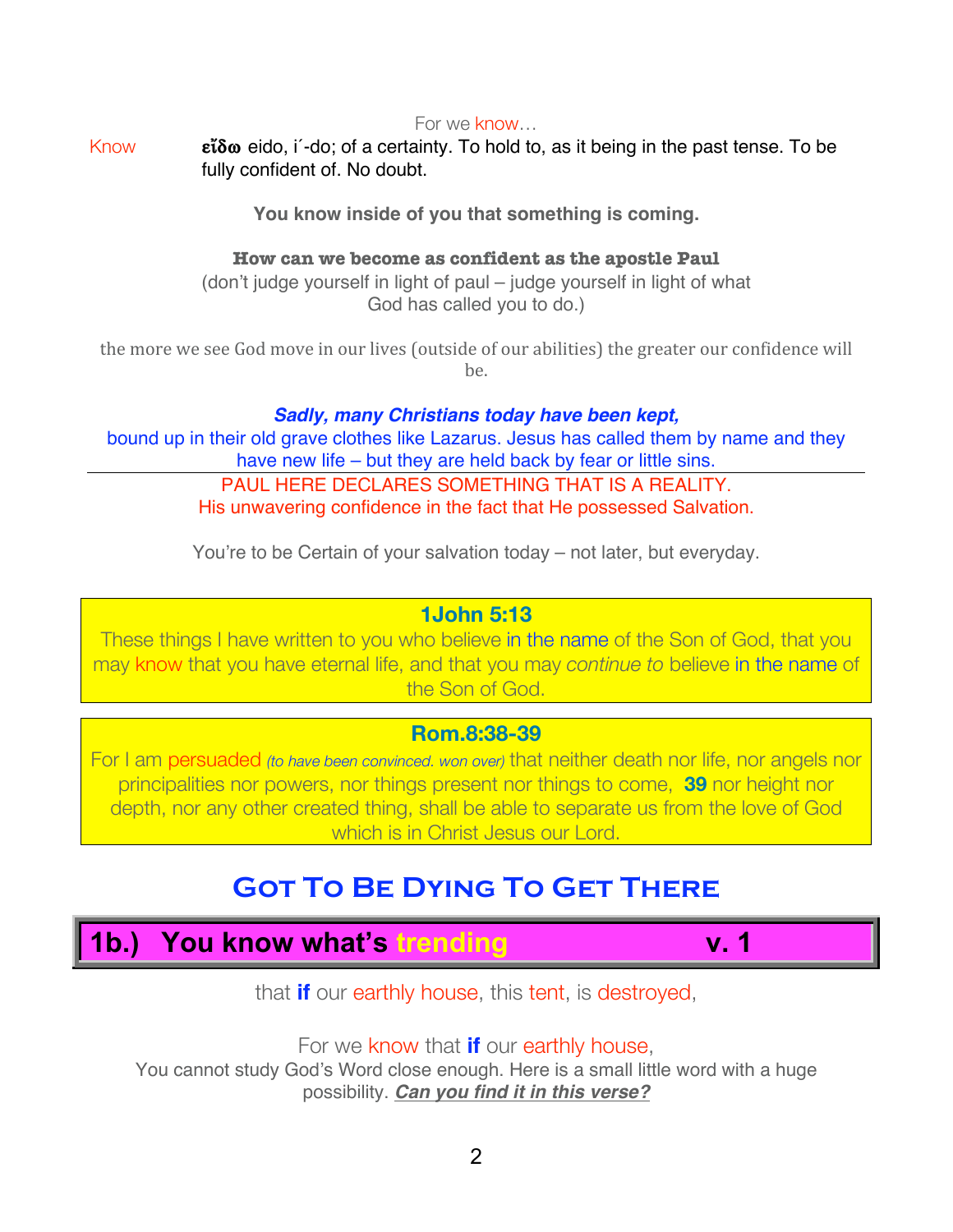For we know that **if** our earthly house, this tent, is destroyed  $=$  turns to dust, dissolves.

Earthly**επίγειος** epigeios, ep-ig<sup>-</sup>i-os; earthbound, upon earth, on-earth, **terrestrial**.

house **oikiα oikia**, oy-kee<sup>'</sup>-ah; a residence for. The place of dwelling for something or someone**. that which houses** (the mind and spirit of man)

(there is only one thing that Paul loved more than ministering – it was the Blessed hope of the Imminent rapture of the church.

The **if** here means that the possibility is always there, that there will be a generation of believers living that will escape death altogether and meet Christ in the air.

## **Got To Be Dying To Get There**

## **1c.) You know what's ending v. 1**

this tent, is destroyed,

The Context of Chapter 5 is that of Death by Persecution. But the truth encompasses the death of any believer.

When D. L. Moody, the great American evangelist, was dying, and his last recorded words were, *"Earth is receding. Heaven is approaching. This is my crowning day."*

**Dr. James Dobson** Tells of the young mother whose son was dying. She had told him that whenever Jesus was near you would hear bells ringing…

#### **Facing Death**

For parents to provide more effective care, they will need to understand that a child's concept of dying is much different than that of an adult. A child's understanding of death is directly related to their **early developmental stage**.

*Until about or around the age 3. Very young children are unable to distinguish death from a temporary separation. A toddler may think that an older brother who has died will return soon, as he does at the end of every school day.*

*Until about or around the ages of 3 to 6. Preschoolers have not yet developed logical thought processes to discern time and may not realize that being alive and being dead are mutually exclusive events.* 

*Until about or around the age of 5, a child who is told she is dying may say something like, "Can we still go to the beach when I'm dead?"*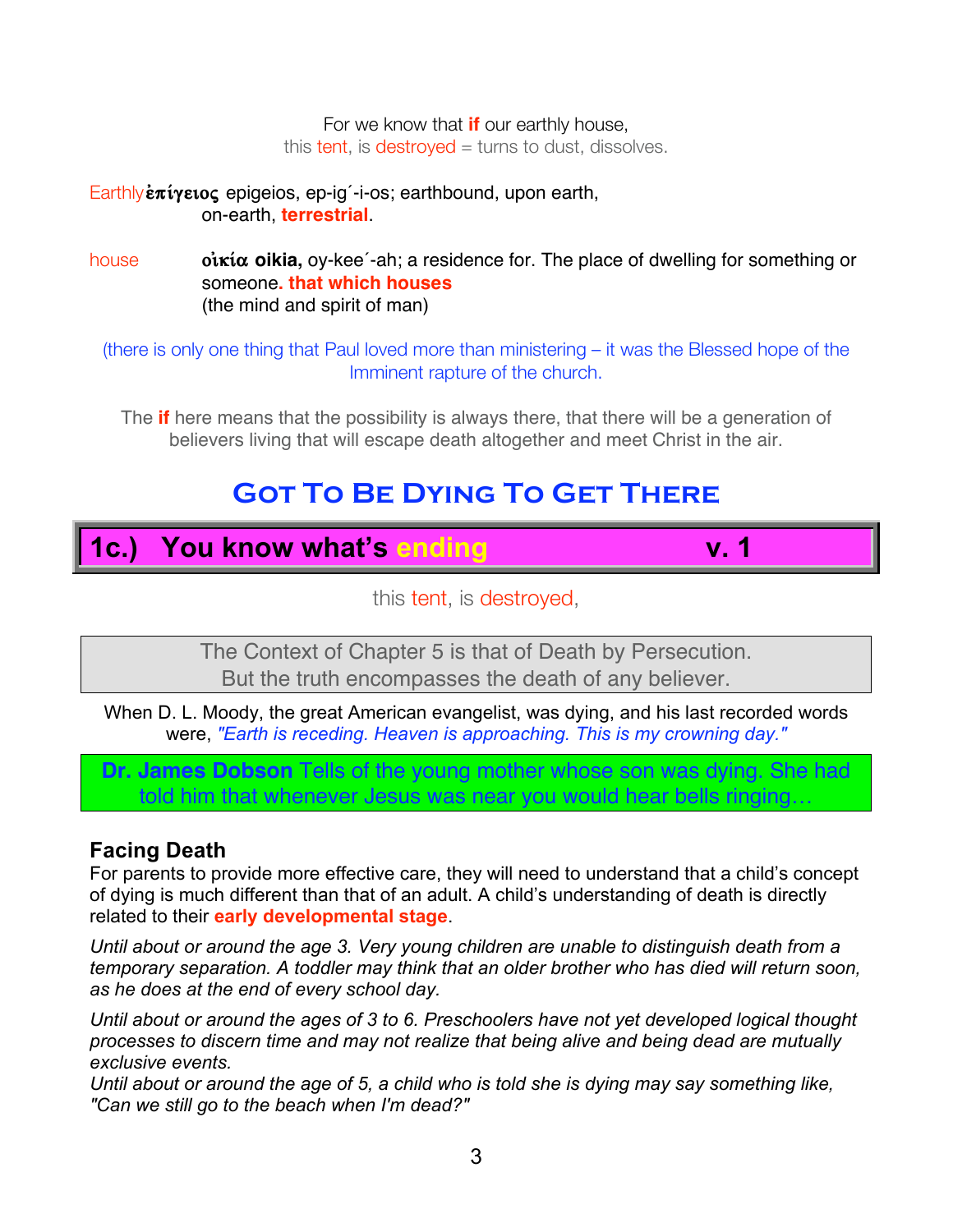#### **Matt 18:3**

"Assuredly, I say to you, unless you are converted and become as little children, you will by no means enter the kingdom of heaven.

- tent **σκήνος skenos**, skay´-nos; a temporary dwelling or a temporary tabernacle or makeshift residence, a human body for a human world. *It is the same word that is used for the Tabernacle in the Wilderness Wanderings of Israel. The temporary dwelling place of the Spirit of God.*
- Destroyed **καταλύω** kataluo, kat-al-oo<sup>-</sup>-o; to loosen or to take down. To dissolve. to halt for the night.

#### **2Corinthians 4:18**

while we do not look at the things which are seen, but at the things which are not seen. For the things which are seen *are* temporary, but the things which are not seen *are* eternal.

## We are often too "**Nearsighted**" as Western Christians. The LORD wants us to be "Looking over the hill" more often

#### **Numbers 9:16-22**

So it was always: the cloud covered it by day, and the appearance of fire by night. **17** Whenever the cloud was taken up from above the **tent/tabernacle**, after that the children of Israel would journey; and in the place where the cloud settled, there the children of Israel would setup/pitch their tents……

…..**18** At the command of the LORD the children of Israel would journey, and at the command of the LORD they would camp; as long as the cloud stayed above the tent/tabernacle they remained encamped. **19** Even when the cloud continued long, many days above the **tent/tabernacle**, the children of Israel kept the charge of the LORD and did not journey. **20** So it was, when the cloud was above the tent/tabernacle a few days: according to the command of the LORD they would remain encamped, and according to the command of the LORD they would journey. **21** So it was, when the cloud remained only from evening until morning: when the cloud was taken up in the morning, then they would journey; whether by day or by night, whenever the cloud was taken up, they would journey. **22** Whether it was two days, a month, or a year that the cloud remained above the tent/tabernacle, the children of Israel would remain encamped and not journey; but when it was taken up, then they would journey.

# **Training them to what?**

To follow, to listen, to be ready, to be looking up, to be waiting, to be expectant.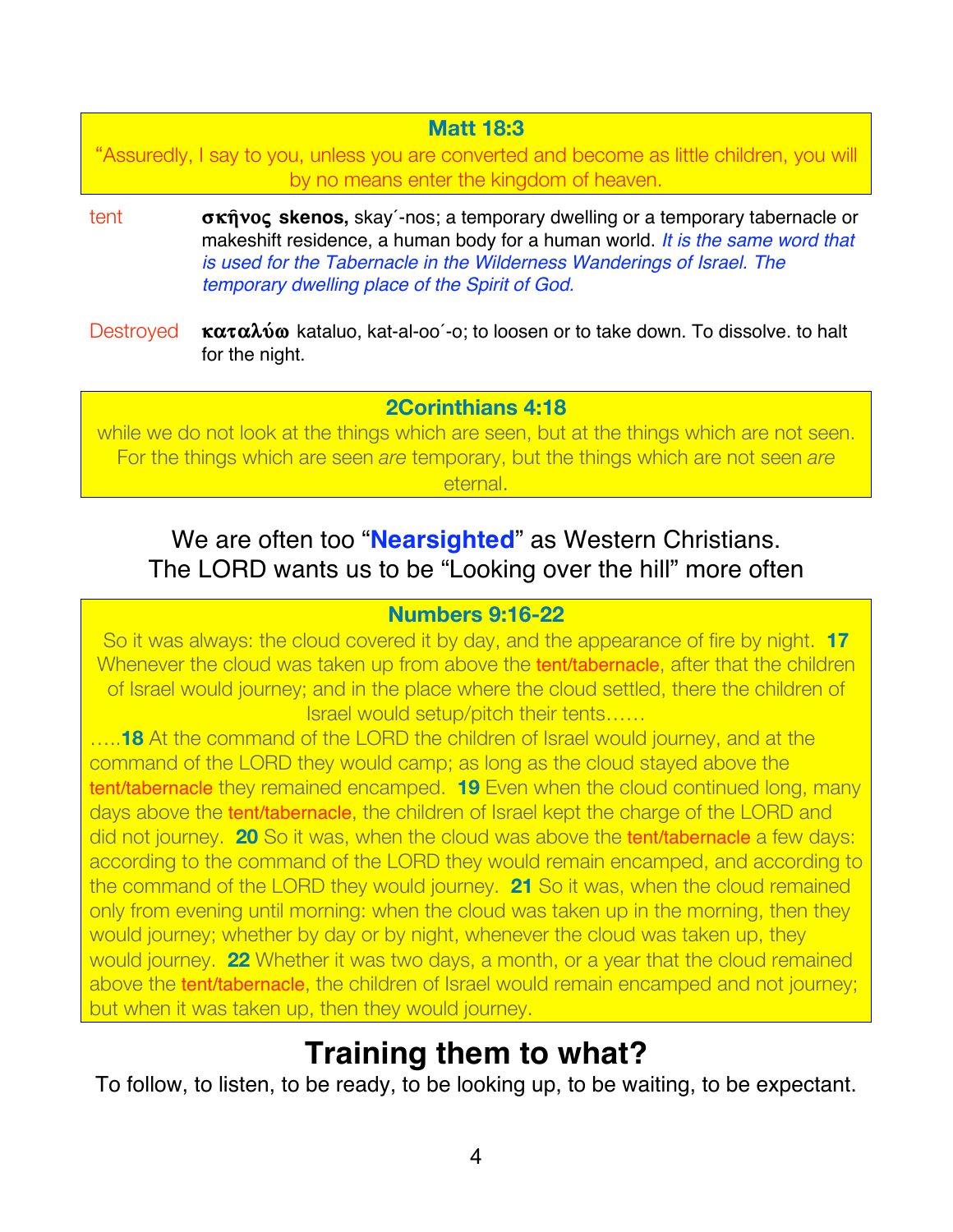## **Tell Me About Heaven**

**2.13 2.13 2.13 2.13 2.14 2.25 2.25 2.25 2.25 2.25 2.25 2.25 2.25** 

**2a.) You will be eternal there v. 1**

we have a building from God, a house not made with (human) hands,

**You will be "eternal" with God.**

**Another aspect of our redemption is that man has a beginning at birth but has no ending at death – we move on.**

**1Cor. 15:53** For our dying bodies must be transformed into bodies that will never die; our mortal bodies must be transformed into immortal bodies.

building **oikoooun** oikodome, oy-kod-om-ay´; a structure. A house. A design/body

hands  $\alpha$ *xetooπoinτoς* acheiropoietos, akh-i-rop-oy´-ay-tos; unmanufactured architecture. A spoken creation or recreation of the resurrected body. God-made without (not made with) hands.

# **What Will I Be Like There ?**

|  | 2b.) You will be sin-free there |  |  |
|--|---------------------------------|--|--|
|--|---------------------------------|--|--|

we have a building from God, a house not made with (human) hands,

According To The Bible,

## **You will become just like Jesus in our nature.**

### **1Cor. 15:49-53**

And as we have borne the image of the man of dust, we shall also bear the image**:50** Now this I say, brethren, that flesh and blood cannot inherit the kingdom of God; nor does corruption inherit incorruption. **51** Behold, I tell you a mystery: We shall not all sleep, but we shall all be changed - **52** in a moment, in the twinkling of an eye, at the last trumpet. For the trumpet will sound, and the dead will be raised incorruptible, and we shall be changed. **53** For this corruptible must put on incorruption, and this mortal must put on immortality.

## **What Will I Be Like There ?**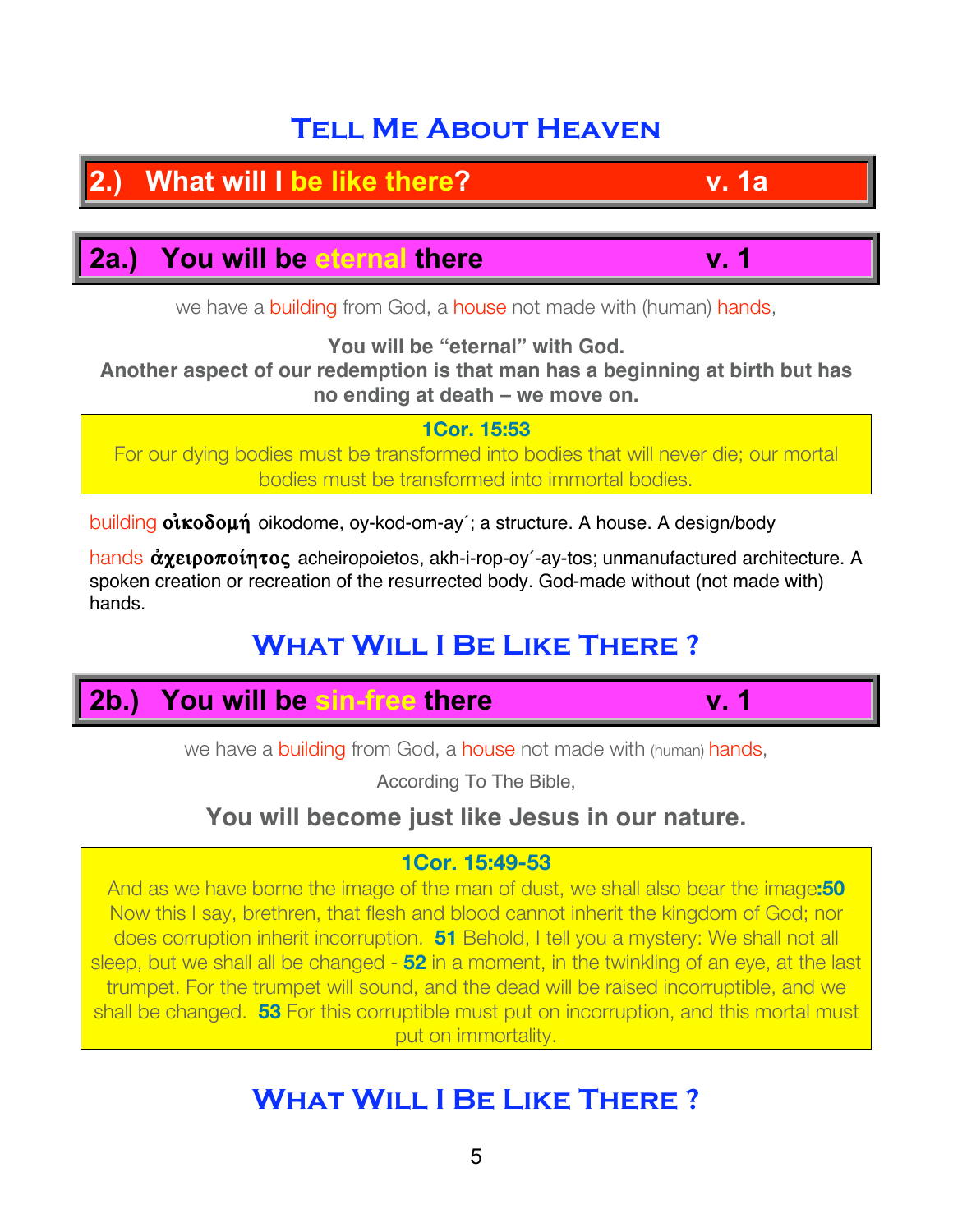## **2c.) You will be looking like you there v. 1**

we have a building from God, a house not made with (human) hands,

## **You will be you – fully you there. This worlds effects (sin) will be removed from you**

#### **Eccl. 12:1-5 Amplified**

Don't let the excitement of youth cause you to forget your Creator. Honor him in your youth before you grow old and say, *"Life is not pleasant anymore."* **2** Remember God before the light of the sun, moon, and stars is dim to your old eyes, and rain clouds continually darken your sky. **3** Remember God before your legs—the guards of your house—start to tremble; and before your shoulders—the strong men—stoop. Remember God before your teeth, your few remaining servants stop grinding; and before your eyes and those looking through the windows grow dim; **:4** Remember God before the door to life's opportunities is closed and the sound of work fades. Now you rise at the first chirping of the birds, but then all their sounds will grow faint. **:5** Remember God before you become fearful of falling and worry about danger in the streets; before your hair turns white like an almond tree in bloom, and you drag along without energy like a dying grasshopper, and the capers (caper berry) no longer inspires sexual desire… we'll just stop here for now.

> The Lord is merciful as we grow older. We are prone to **gain weight** as we age, so God in His mercy allows our **teeth to fall** out so we cant eat as much.

We get **wrinkles and spots** on our face, so God in His mercy allows our **eyes to get blurry** so we cant see all the ugly. We **say the wrong thing** or do a stupid thing, but God in His mercy allows us to **not remember** what we just said or who said what to us. – its great !

#### **How Should We Be Living in Light of Our Future.**

We're going to want to dedicate more of **ALL WE ARE** to things that matter.

#### **A Question About Age?**

What about babies who die – what will their age be there? Will my Sin-effects be removed? **(ugly)** birth defects, scars, zits

**You can only come to the end once.**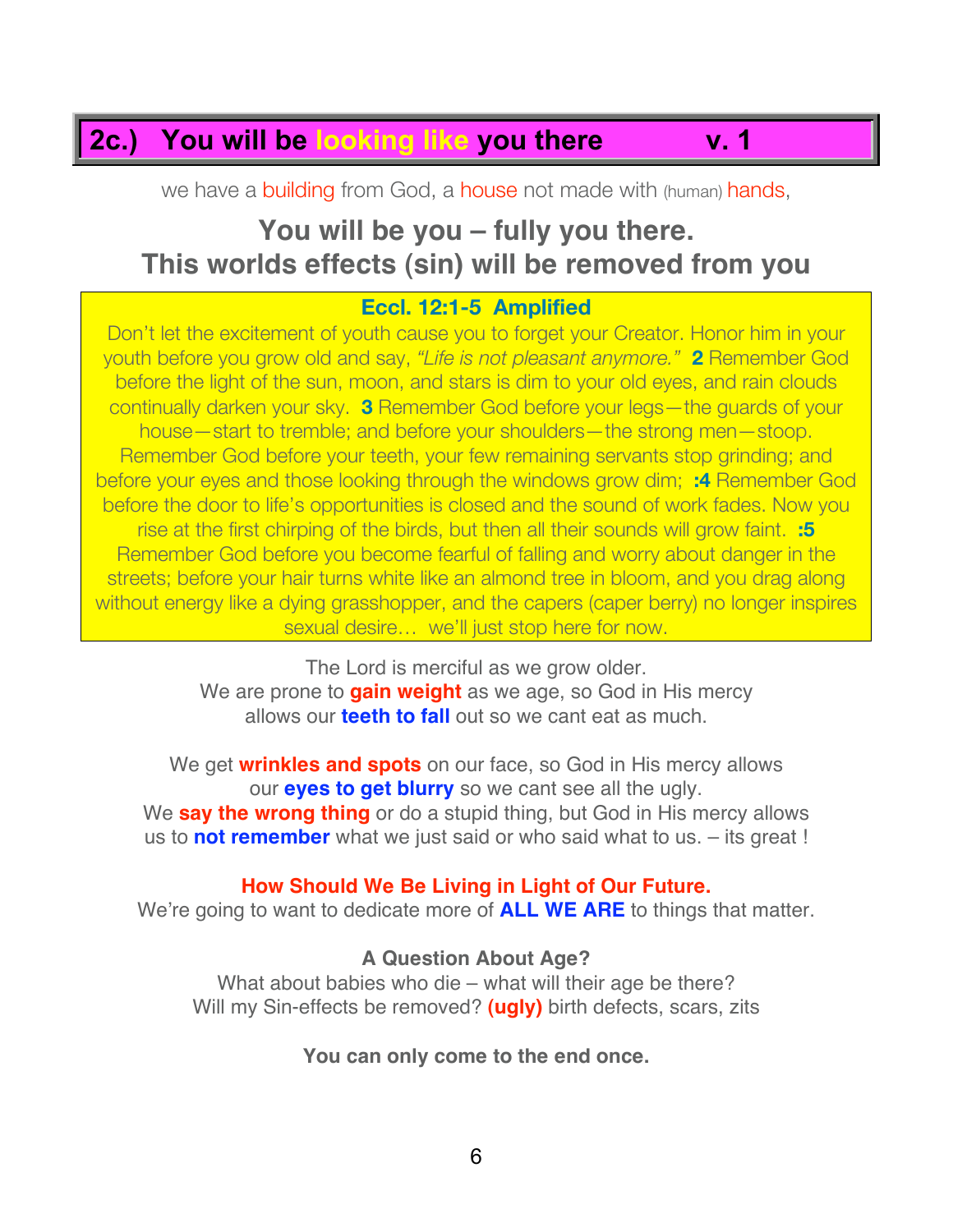#### **1John 3:2-3**

Beloved, now we are children of God; and it has not yet been revealed what we shall be, but we know that when He is revealed, we shall be like Him, for we shall see Him as He is. **3** And everyone who has this hope in Him purifies himself, just as He is pure.

#### **Phil. 3:20-21**

For our citizenship is in heaven, from which we also eagerly wait for the Savior, the Lord Jesus Christ, **21** who will transform our lowly body that it may be conformed to His glorious body,

## **Tell Me About Heaven**

# **3.)** How long will I be there? **v. 1c**

**3a.) You will be there forever v. 1**

#### eternal in the heavens.

**You will be there forever in glory. Never to leave. Never to sin. Never to die. Never to….**

#### I Am So Glad This World Has An Expiration Date on It

eternal αιώνιος aionios, ahee-o<sup>-</sup>-nee-os; perpetual. Never-ending. everlasting, a world without end. – *many people today live in a terrible way. This world is offensive and mean. – it*'*s a good thing that this world doesn*'*t last forever*

**Phil. 1:21**

For to me, to live is Christ, and to die is gain.

Heavens **ούρανός** ouranos, oo-ran-os<sup>2</sup>; the elevation. The highest of highs. The dwelling of God. Not atmospheric, but beyond the celestial.

## **How Long Will I Be There ?**

**3b.) You will be holy there forever v. 1**

## **The Power of His Blood to Redeem Fully.**

### **Rev. 22:15**

Outside the city (those not there) are the dogs—the sorcerers, the sexually immoral, the murderers, the idol worshipers, and all who love to live a lie.